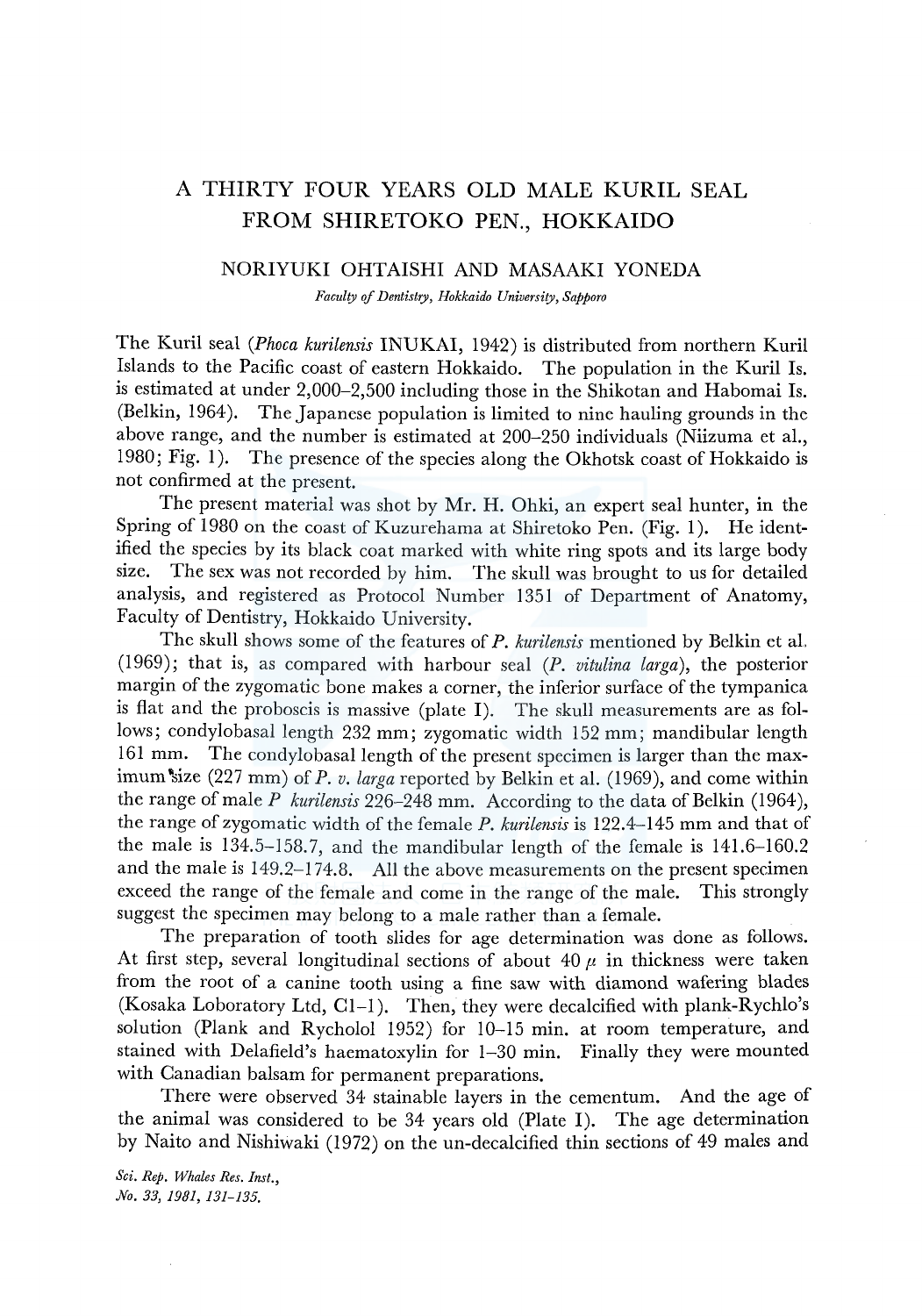

Fig. 1. Geographical distribution of the *nine* hauling grounds ( •) of P. *kurilensis*  along the coast of eastern Hokkaido, Japan. Numbers show the result of censuses taken by the Marine Mamm. Res. Group in the middle of June during the years 1974-1981 (From Niizuma et al., 1980 and unpublished data).  $\times$  indicates the location of present material.

57 females of the same species revealed that 98% of the males were under 10 years and  $95\%$  of the females under 18 years, and that the maximum ages of the males and females were 18 and 24 years respectively. According to Naito and Konno (1979), the maximum age of the *P. v. larga* obtained by the same method was 30 years in males and 33 years in females, and the corresponding figures also obtained by the same method (Y. Naito pers. comm.) of the ribbon seal *(P.fasciata)* was 26 years and 21 years respectively. In the subgenus *Pusa* animals of over 40 years have been found by the stained sections and the group is considered to be the most

> *Sci. Rep. Whales Res. Inst., No. 33, 1981*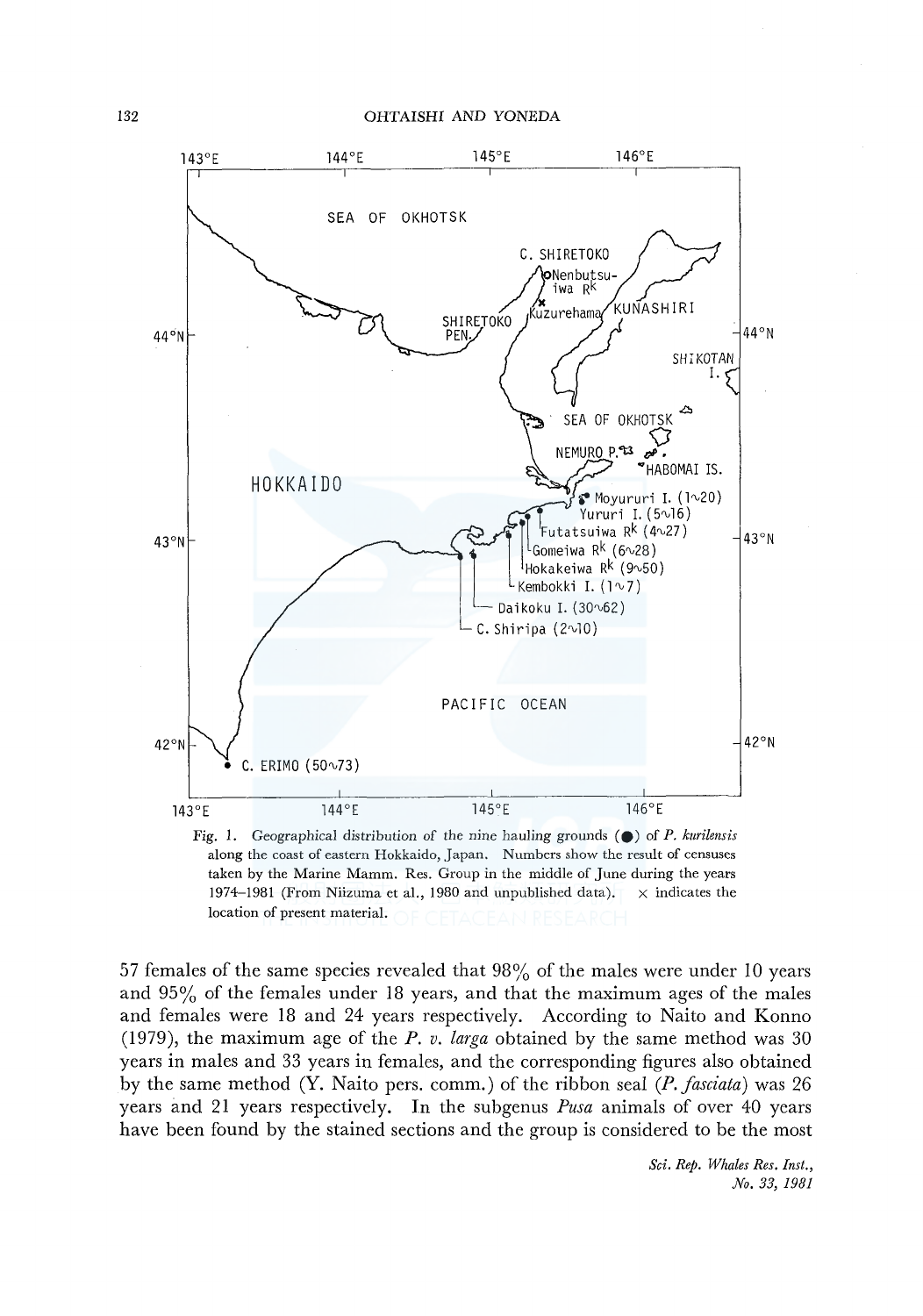longevous among the Pinnipedia (Helle, 1980). From the condition on the heavily worn teeth of the present individual (Plate I), the age of 34 years is considered to be close to the maximum age of the species in natural environment, as shown the maximum ecological longevity by Ohtaishi (1978) of this species.

It is thought that the present individual of *P. kurilensis* might be originated from the southern Kuril Is. However, it is also possible to regard it as a survivor of a breeding colony previously existed on the Shiretoko Pen. According to Mr. I. Nedefuji, an old seal hunter, *P. kurilensis* had bred untill about 1959 on the cliffy coast between Kuzurehama and Nenbutsuiwa Rock on the east coast of the Shiretoko Pen. Since the male *P. kurilensis* tends to remain at its birth hauling ground almost around the year (Marine Mammal Research Group, 1978), the latter consideration may be more plausible.

We wish to express our deepest appreciation to Mr. H. Ohki for providing us with the materials, Mr. N. Hachiya of our laboratory, and the members of the Survey Group of the Vertebrate Community, Shiretoko Peninsula and the Marine Mammal Research Group for their help and kind advice.

#### REFERENCES

- BELKIN, A. N., 1964. A new species of seal *-Phoca insularis* n. sp.-from the Kuril Islands. *Dokl. Akad. Nauk. SSSR,* 158 (5): 1217-1220. (in Russian)
- BELKIN, A. N., G. M. KOSYGIN, and K. I. PANIN, 1969. New materials about the characteristics of the Kuril seal. pp. 157-175. *In:* V. A. Arsenev, B. A. Zenkovich and K. K. Chapski (eds.) *Marine Mammals.* Academy of Sciences of U.S.S.R., Ministry of Fisheries U.S.S.R., Moscow. (in Russian)
- HELLE, E., 1980. Age structure and sex ratio of the ringed seal *Phoca (Pusa) hispida* Schreber population in the Bothnian Bay, northern Baltic Sea.  $\zeta$ . Säugetierkunde, 45 (5): 310-317.
- MARINE MAMMAL RESEARCH GROUP, 1978. A brief note 6th meeting Marine Mamm. Res. Group. *Mammal. sci.,* 36: 95-104. (in Japanese)
- NAITO, Y., and M. NISHIWAKI, 1972. The growth of two species of the harbour seal in the adjacent waters of Hokkaido. *Sci. Rep. Whales Res. Inst.,* 24: 127-144.
- NAITO, Y., and S. KONNO, 1979. The post-breeding distributions of ice-breeding harbour seal *(Phoca largha)*  and ribbon seal *(Phocafasciata)* in the southern Sea of Okhotsk. *Sci. Rep. Whales Res. Inst.,* 31: 105-119.
- NnzuMA, A., Y. NAITO, T. !Too, K. WADA, H. ABE, N. 0HTAISHI, and M. NISHIWAKI, 1980. Number and present status of the Kuril seal, *Phoca kurilensis* INUKAI, 1942 along the Pacific coast of the eastern Hokkaido. *J. Mammal. Soc. Japan,* 8 (2, 3): 97-104. (in Japanese with English summary)
- 0HTAISHI, N., 1978. Ecological and physiological longevity in mammals from the age structure of Japanese deer. *J. Mammal. Soc. Japan,* 7 (3): 130-134.
- PLANK, J. and RYCHOLO, A., 1952. Eine Schnellentkalkungsmethode. Zbl. Allg. Patho., Jena., 89: 252-254.

*Sci. Rep. Whales Res. Inst., No. 33, 1981*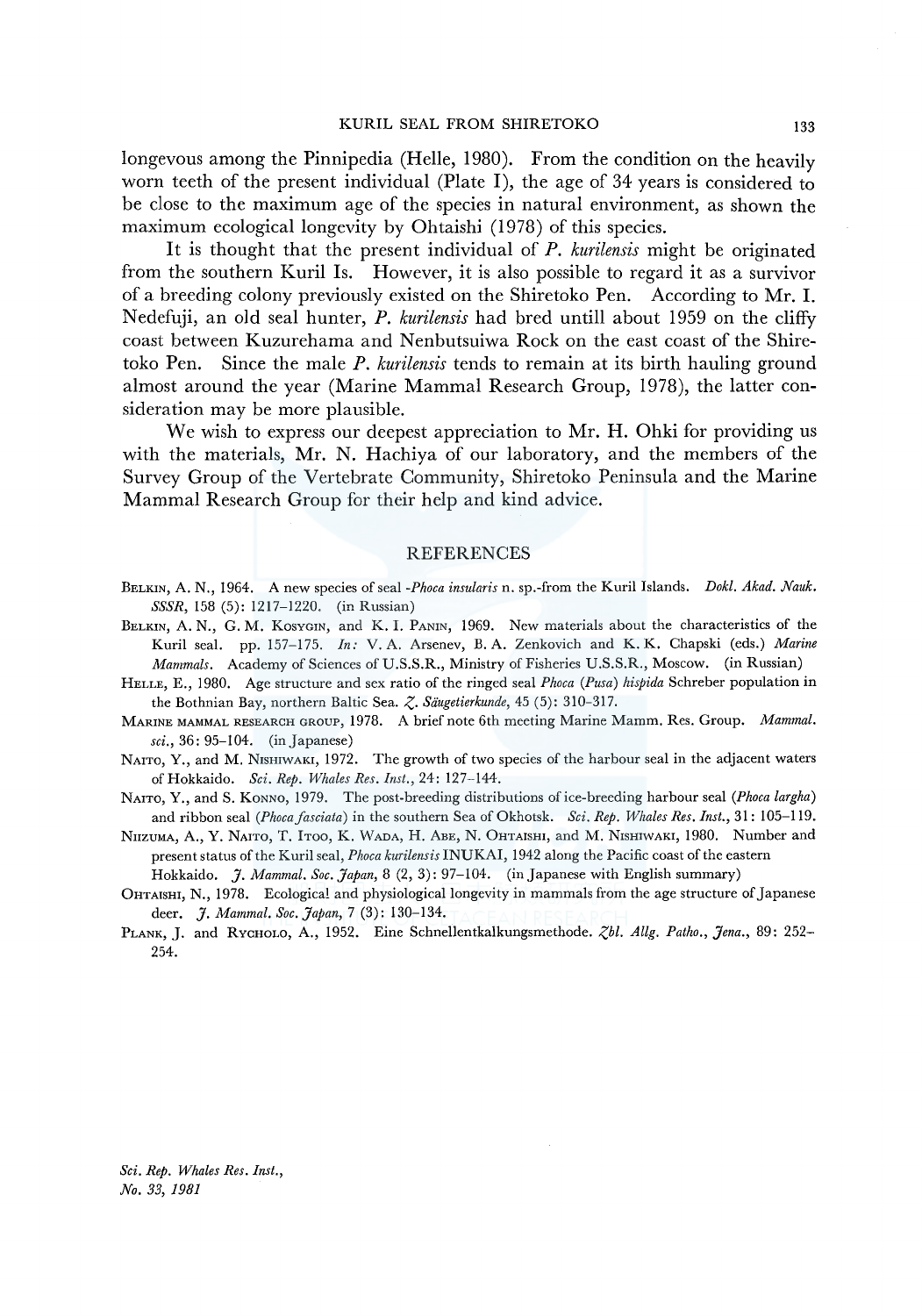#### 134 OHTAISHI AND YONEDA

## EXPLANATION OF PLATE

## PLATE I

Fig. l. Cementum of the canine teeth. DC shows dentino-cemental junction; the numbers show the age of each layer. Hematoxylin stain.  $\times 22$ 

Fig. 2. Lateral view of skull. Posterior margin of zygomatic bone makes a corner, the inferior surface of tympanica is flat and the proboscis is massive.

Fig. 3. Dorsal view of skull and mandible. The teeth are heavily worn.



*Sci. Rep. Whales Res. Inst., No. 33, 1981*